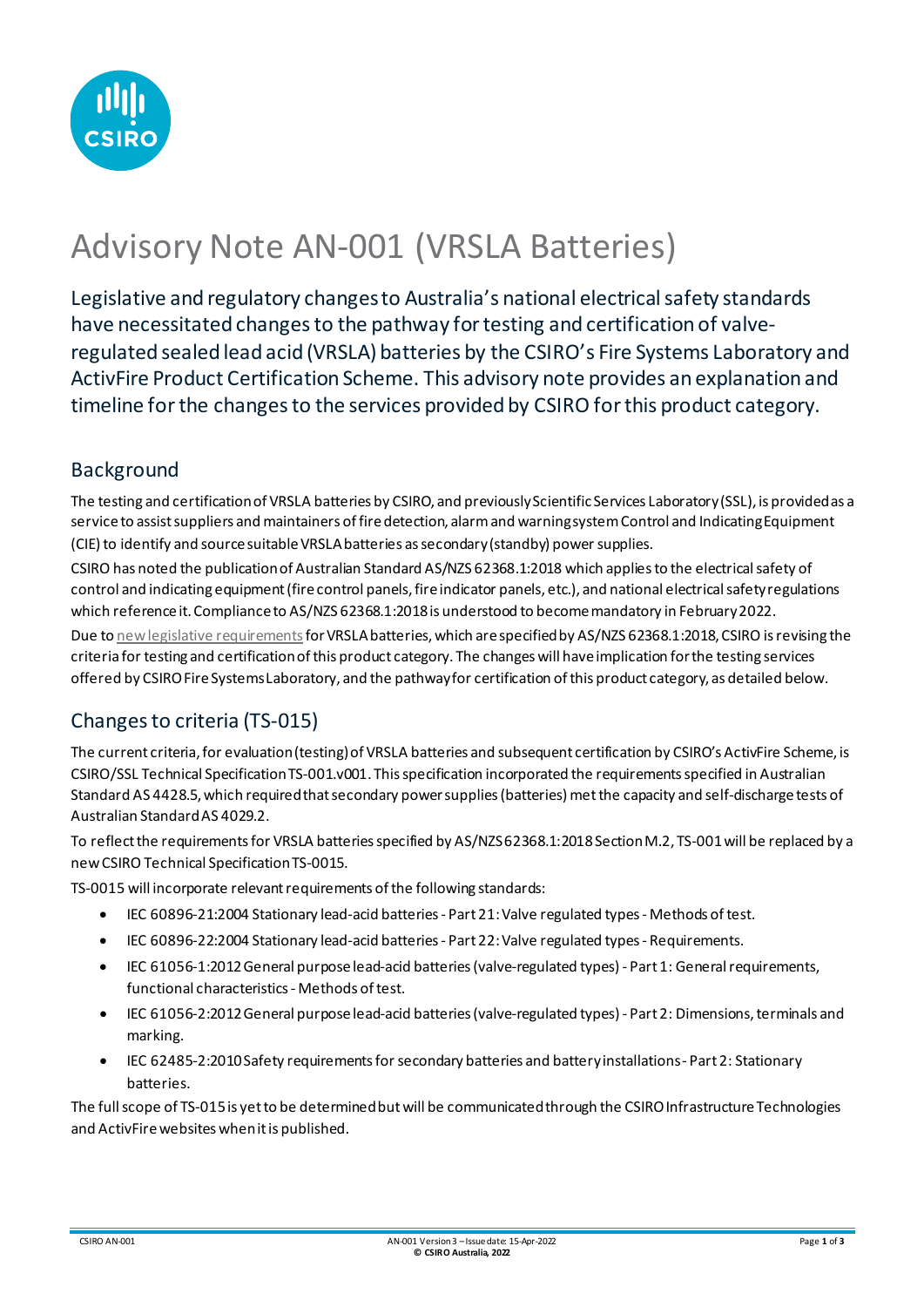## Changes to testing offered by CSIRO

CSIRO's Fire Systems Laboratory is NATA accredited for testing to Technical Specification TS-001 v001, which refers to clauses 5.1 and 5.4 of AS 4029.2, only.

The expansion of tests required by the various IEC battery-related standards, listed above, extend beyond the services and test platforms provided by the CSIRO Fire Systems Laboratory. For this reason, the laboratory will cease physical testing of VRSLA batteries in future, according to the timeline provided below.

## Changes to certification provided by CSIRO

The certification pathway for VRSLA batteries to TS-001 will continue under CSIRO's ActivFire Product Certification Scheme. However, to maintain or seek new certifications, Registrants will be required to provide evidence of conformity to TS-015as outlined aboveunder the "Changes to criteria" and according to the timeline provided below.

Evidence of conformitywill typically be in the form of test reports sourced from organisations with relevant capability, scope of accreditation, methods and reporting verified and validated by CSIRO's Conformity Services Branch and accredited by NATA or other laboratory accreditation agency that is signatory to the International Laboratory Accreditation CooperationMutual Recognition Arrangement (ILAC-MRA).

## Timeline of changes

#### **May 2021**

• All existing certifications to TS-001.v001 re-validated.

#### **June 2021**

- CSIRO Fire Systems Laboratory will cease accepting applications for testing to TS-001.v001. In due course the requirements CSIRO Technical Specification TS-001.v001will be superseded by TS-015.
- CSIRO Technical Specification TS-015 is assigned and drafting begins.

#### **Last Quarter 2021**

- CSIRO Technical Specification TS-015scheduled for publication.
- Applications for certification to TS-015 will be accepted.

#### *[Update Apr 2022]*

- i. The targeted timing has been problematic. Drafting the document requires access to a number of IEC Standards that are not obtainable through our library and need to be purchased.
- ii. The purchase cost of the referenced IEC standards is some thousands of dollars.
- iii. Project feasibility and expenditure authorisation is pending as we review which of the IEC standards need to be sighted (and cited) for the purposes of the proposed TS-015 document

#### **Apr 2022**

• Existing ActivFire TS-001.v001 certifications may be re-validated on request but will incorporate an explicit limitation identifying that TS-001.v001 does not establish the evidence required to demonstrateconformity of VRSLA batteriesto current electrical safety regulationsthat apply to CIE and related applications.

#### **Apr-Jun 2023**

• Certificationof VRSLA batteries will only be available where conformity evidence to the full requirements of TS-015has been provided.

### Issuing Authorities

Christopher Preston, Team Leader – CSIRO Fire Systems Laboratory Tracey Gramlick, Team Leader – CSIRO Verification Services

**Contact us** 1300 363 400 +61 3 9545 2176 csiroenquiries@csiro.au csiro.au

#### **For further information**

CSIRO Conformity Services Branch conformityServices@csiro.au